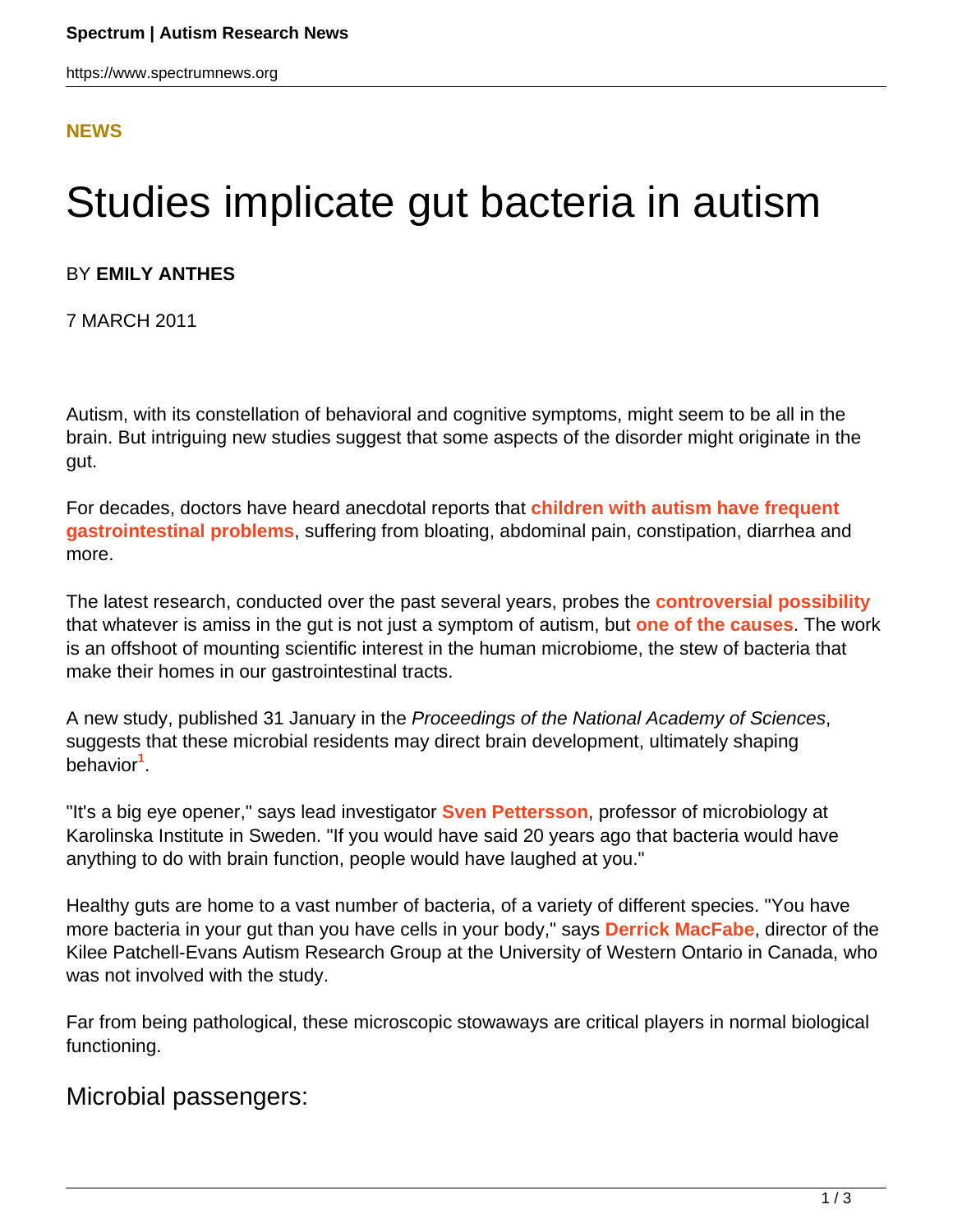https://www.spectrumnews.org

Some studies have found a higher incidence of gastrointestinal disturbances in children with autism. A 2006 study revealed, for instance, that 70 percent of children with autism suffer from gastrointestinal problems, compared with only 28 percent of typically developing children<sup>2</sup>.

In 2005, **[Anne McCartney](http://www.reading.ac.uk/food/about/staff/a-l-mccartney.aspx)**, a microbiologist and senior research fellow at the University of Reading in the U.K., found that children with autism have higher-than-normal concentrations of Clostridium bacteria, a microbial group that can produce neurotoxins. Other researchers have reported similar findings**<sup>3</sup>** .

"There does seem to be a case to suggest that both the numbers and types of certain bacteria in the gut are different in autistic and non-autistic children," McCartney says.

Armed with these findings, researchers began to explore whether changes in gut bacteria, rather than being mere symptoms of autism, contribute to the disorder. Anecdotal evidence suggested that might be the case — parents often reported that their children's behavior seemed to get worse when their gut symptoms were exacerbated.

In the new study, researchers set out to determine whether gut microbes can shape brain development. They examined two sets of mice: one group has a normal stew of the microbes, whereas the other has squeaky-clean guts devoid of bacteria.

Comparing the behavior of these two groups, the researchers found that the bacteria-free rodents are more hyperactive and more likely to take risks than those with microbes. The sterile mice also show abnormalities in the expression of dozens of genes and in the way they process several neurotransmitters — including noradrenaline, dopamine and serotonin.

To investigate whether gut microbes are responsible for these differences, the scientists exposed bacteria-free pups to a full complement of microbes taken from the normal mice. The sterile mice no longer grew into hyperactive and risk-taking adults. In fact, they acted just like the mice born with normal gut bacteria.

Though Pettersson and his colleagues weren't looking specifically at autism, the study provides compelling evidence that the microbes in our bellies can influence behavior, perhaps by guiding brain development.

"This phenomenon seems to take place very early in life," Pettersson says. Indeed, transfusing bacteria-free adult mice with gut microbes has no effect on their behavior. "One of the striking findings is that in order to change the behavior pattern of the animals, we have to expose the mice at a young age to that bacteria," Pettersson says.

Autism models: